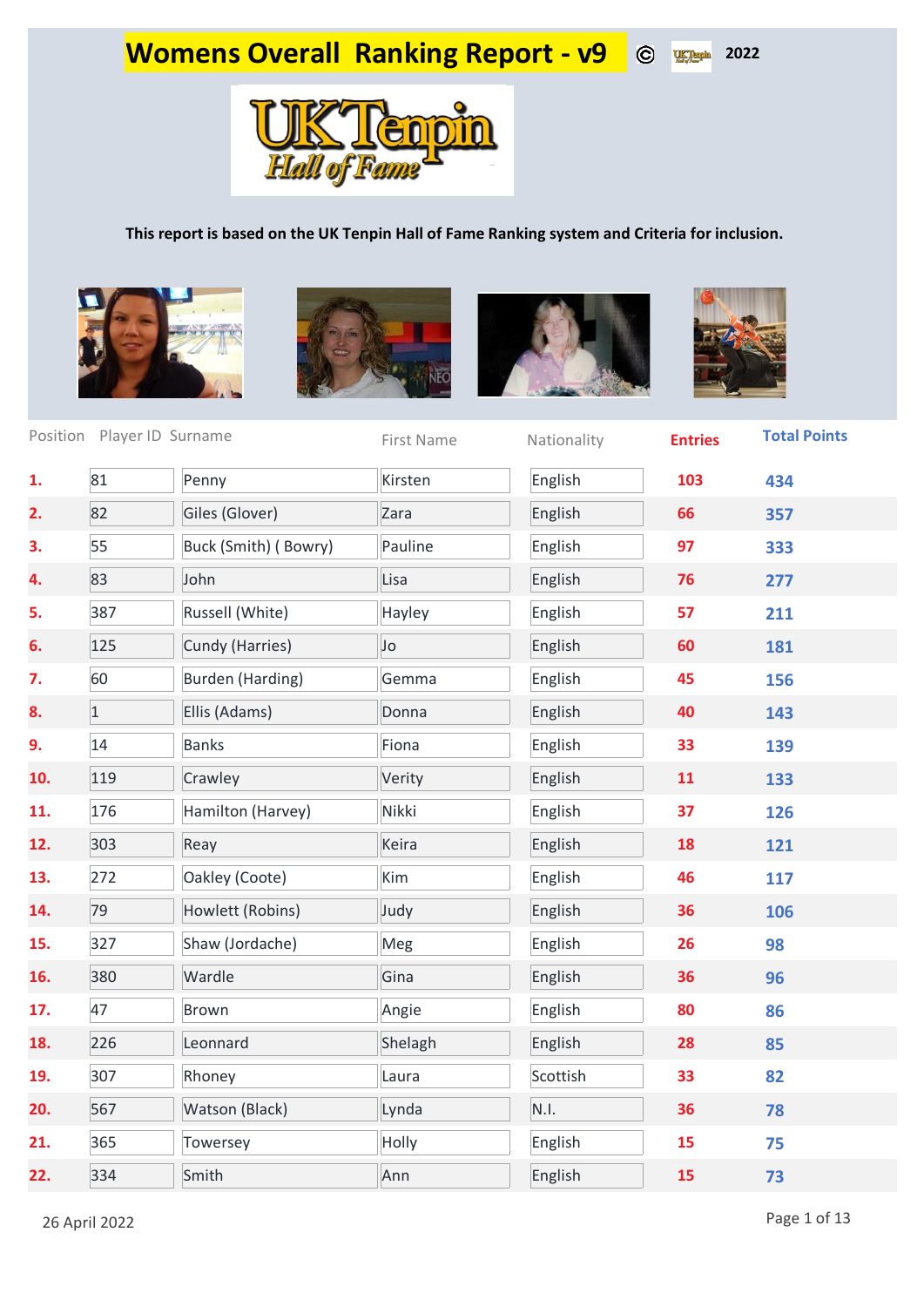|     |                | Position Player ID Surname | First Name    | Nationality | <b>Entries</b>          | <b>Total Points</b> |
|-----|----------------|----------------------------|---------------|-------------|-------------------------|---------------------|
| 23. | 87             | Chamberlain                | Autumn        | English     | 16                      | 68                  |
| 24. | 157            | Gardner                    | Lisa          | English     | 20                      | 66                  |
| 25. | 199            | Ivory                      | Laura         | English     | 18                      | 66                  |
| 26. | 332            | Smith                      | Jemma         | English     | 17                      | 66                  |
| 27. | 5              | Allen                      | Isabel        | English     | 14                      | 63                  |
| 28. | 512            | Duggan                     | Lauren        | N.I.        | 28                      | 61                  |
| 29. | 576            | Smith                      | Isobel        | N.I.        | 27                      | 61                  |
| 30. | $8\phantom{.}$ | Allsebrook                 | Jo            | English     | 20                      | 61                  |
| 31. | 27             | Billingham                 | Jenny         | English     | 17                      | 61                  |
| 32. | 198            | Oates (Isaac)              | Mel           | Welsh       | 17                      | 57                  |
| 33. | 582            | Payne                      | Karen         | N.I.        | 25                      | 56                  |
| 34. | 129            | Darville                   | Tina          | English     | 18                      | 55                  |
| 35. | 359            | Thompson                   | Sophie        | English     | 15                      | 55                  |
| 36. | 209            | Jolly                      | <b>Becki</b>  | English     | 11                      | 55                  |
| 37. | 155            | Frost                      | Hannah        | English     | $\boldsymbol{8}$        | 54                  |
| 38. | 15             | <b>Barlow</b>              | Emma          | English     | $\overline{9}$          | 48                  |
| 39. | $\overline{2}$ | Ainge                      | Nicki         | English     | 12                      | 47                  |
| 40. | 197            | Jowsey                     | Katie         | English     | 15                      | 43                  |
| 41. | 88             | Rumkee                     | Hayley        | English     | 12                      | 42                  |
| 42. | 311            | Robinson (Prattley)        | Ena           | English     | 16                      | 41                  |
| 43. | 89             | Hopcroft                   | Danni         | English     | 13                      | 39                  |
| 44. | 399            | Yusaf                      | Tania         | Scottish    | 16                      | 38                  |
| 45. | 178            | Hedley                     | Bethany       | English     | $\overline{\mathbf{z}}$ | 38                  |
| 46. | 568            | Robinson                   | Christine     | N.I.        | 14                      | 35                  |
| 47. | 569            | Horton                     | Donna         | N.I.        | 13                      | 34                  |
| 48. | 186            | Hodge                      | Jan           | English     | 32                      | 32                  |
| 49. | 278            | Overall                    | Sarah         | English     | 5                       | 31                  |
| 50. | 364            | Tooze                      | Emma          | English     | 10                      | 30                  |
| 51. | 26             | <b>Bewley</b>              | Mia           | English     | 9                       | 30                  |
| 52. | 140            | Blaber (Dew)               | Pat           | English     | 25                      | 29                  |
| 53. | 435            | Pratt                      | <b>Brenda</b> | English     | 68                      | 28                  |
| 54. | 138            | Dew                        | Tracey        | English     | 12                      | 28                  |
| 55. | 322            | Scott                      | Lorna         | English     | 9                       | 28                  |
| 56. | 293            | Potter                     | Lesley        | English     | 11                      | 27                  |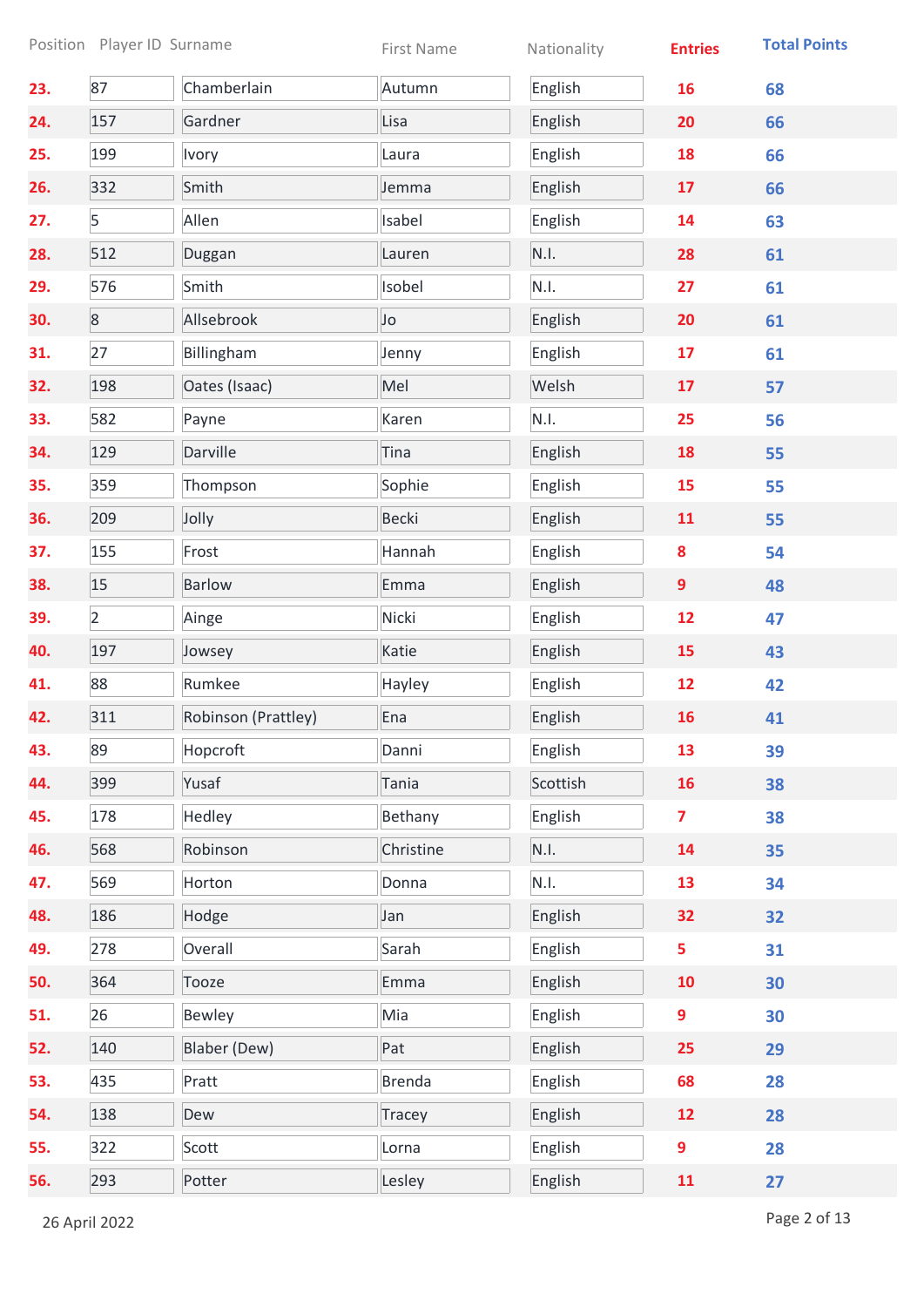|     |                | Position Player ID Surname | First Name   | Nationality | <b>Entries</b>          | <b>Total Points</b> |
|-----|----------------|----------------------------|--------------|-------------|-------------------------|---------------------|
| 57. | 235            | Maciver                    | Katrina      | English     | 10                      | 27                  |
| 58. | 105            | Churcher                   | Rebecca      | English     | $\overline{\mathbf{z}}$ | 26                  |
| 59. | 247            | McGregor                   | Kirsten      | English     | $6\phantom{1}$          | 26                  |
| 60. | 580            | Payne                      | Zara         | N.I.        | 10                      | 25                  |
| 61. | 459            | Michael                    | Kay          | English     | 9                       | 25                  |
| 62. | 249            | Megson                     | Sue          | English     | 11                      | 24                  |
| 63. | 347            | <b>Tagg</b>                | Katie        | English     | 6                       | 24                  |
| 64. | 128            | Daly                       | <b>Becki</b> | English     | 8                       | 23                  |
| 65. | 355            | Tew                        | Audrey       | English     | $6\phantom{1}$          | 23                  |
| 66. | 491            | MacColl                    | Jacqui       | Scottish    | 10                      | 21                  |
| 67. | 259            | Molineaux                  | Ruth         | English     | 8                       | 21                  |
| 68. | 80             | Virot                      | Jane         | English     | $\overline{\mathbf{z}}$ | 21                  |
| 69. | 374            | Walker                     | Lynne        | Welsh       | 11                      | 20                  |
| 70. | 351            | Teasdale                   | Ali          | English     | 9                       | 20                  |
| 71. | $\overline{4}$ | Allen                      | Emily        | English     | 5                       | 19                  |
| 72. | 25             | Bevan (Hood)               | Gill         | English     | 5                       | 19                  |
| 73. | 583            | Tamblyn                    | Helen        | N.I.        | 9                       | 18                  |
| 74. | 643            | Williams                   | Lucy         | English     | 5                       | 18                  |
| 75. | 207            | Johnson                    | Emily        | English     | 4                       | 18                  |
| 76. | 487            | Atkinson                   | Jackie       | English     | 18                      | 17                  |
| 77. | 93             | Callow                     | Carol        | English     | 9                       | 17                  |
| 78. | 511            | Watson (Longstaff)         | Debbie       | Scottish    | 8                       | 17                  |
| 79. | $\overline{3}$ | Aldersley                  | Rachel       | English     | $6\phantom{a}$          | 17                  |
| 80. | 59             | Burbridge                  | Vicki        | English     | 5                       | 17                  |
| 81. | 143            | Elkington                  | Faye         | English     | $6\phantom{a}$          | 16                  |
| 82. | 95             | Care                       | Pipp         | English     | $6\phantom{a}$          | 16                  |
| 83. | 111            | Clifford                   | Hilda        | English     | 5                       | 16                  |
| 84. | 464            | <b>Beavis</b>              | Hayley       | English     | 4                       | 16                  |
| 85. | 660            | Hannan                     | Samantha     | English     | 8                       | 15                  |
| 86. | 495            | Fleming                    | Holly        | Scottish    | $\overline{\mathbf{z}}$ | 15                  |
| 87. | 97             | Castle                     | Goldie       | English     | 6                       | 15                  |
| 88. | 291            | Pewlis                     | Francheska   | English     | 5                       | 14                  |
| 89. | 378            | Warburton                  | Claire       | English     | 4                       | 14                  |
| 90. | 43             | <b>Brewer</b>              | Rhodda       | English     | $\overline{\mathbf{4}}$ | 14                  |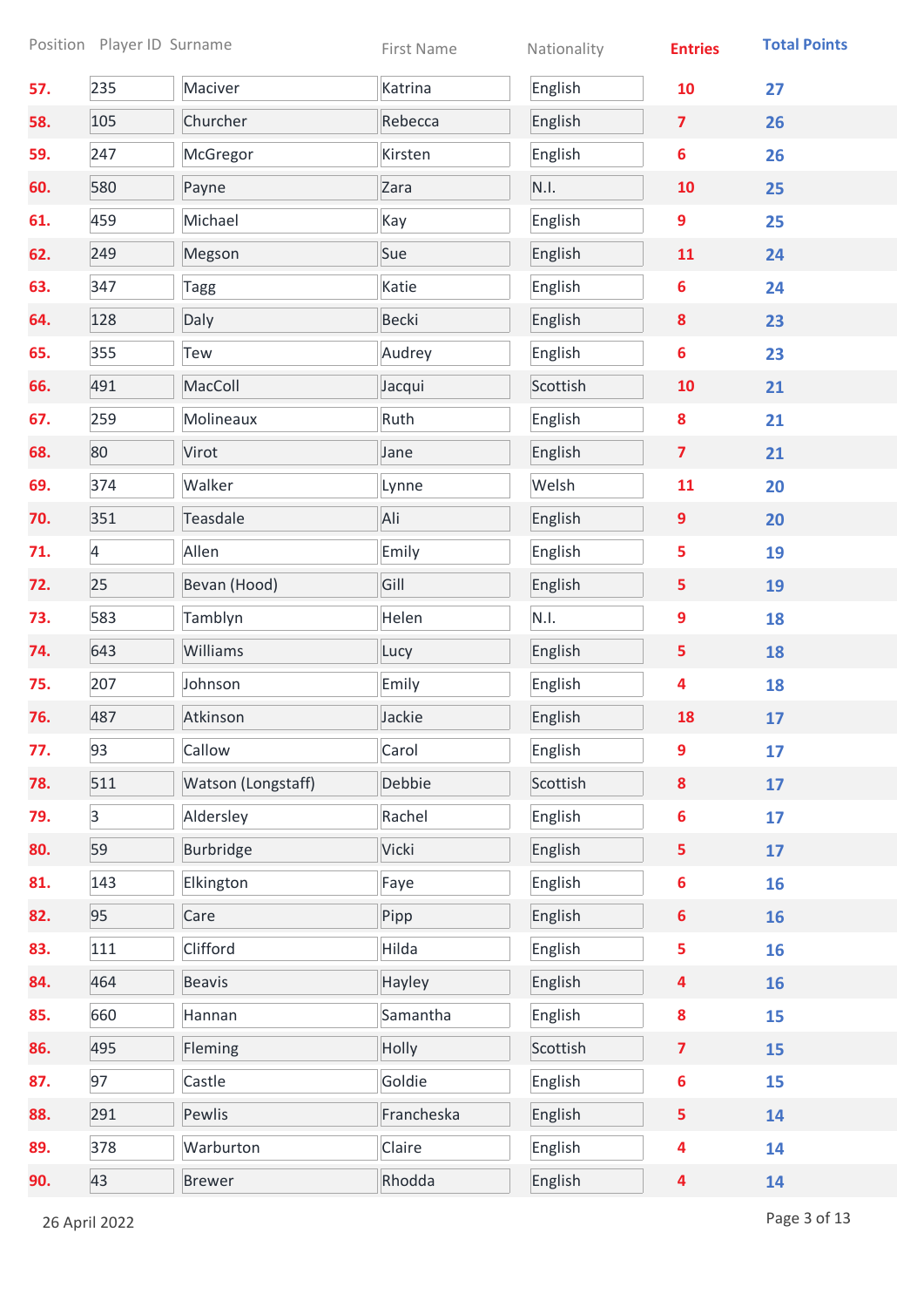|      |      | Position Player ID Surname | First Name | Nationality | <b>Entries</b>          | <b>Total Points</b> |
|------|------|----------------------------|------------|-------------|-------------------------|---------------------|
| 91.  | 92   | Cairns                     | Stephanie  | English     | 3                       | 14                  |
| 92.  | 709  | Devlin                     | Meg        | N.I.        | $6\phantom{a}$          | 13                  |
| 93.  | 492  | Williamson                 | Alison     | Scottish    | 6                       | 13                  |
| 94.  | 572  | Horan                      | Caroline   | N.I.        | 6                       | 13                  |
| 95.  | 528  | Pirie                      | Carol      | Scottish    | 5                       | 13                  |
| 96.  | 377  | Warburton                  | Sally      | English     | 3                       | 13                  |
| 97.  | 340  | Steiner                    | Jan        | English     | 20                      | 12                  |
| 98.  | 1040 | Greenland Llinton)         | Mandy      | English     | 5                       | 12                  |
| 99.  | 513  | Murphy                     | Laura      | Scottish    | 5                       | 12                  |
| 100. | 146  | <b>Ellis</b>               | Laura      | English     | 3                       | 12                  |
| 101. | 151  | Freeman                    | Alison     | English     | $\overline{2}$          | 12                  |
| 102. | 642  | Giddens                    | Elyse      | English     | $\overline{\mathbf{4}}$ | 11                  |
| 103. | 94   | Ailes                      | Natasja    | English     | 4                       | 11                  |
| 104. | 240  | Mansfield                  | Zoe        | English     | 3                       | 11                  |
| 105. | 673  | Grace                      | Jenny      | English     | 3                       | 11                  |
| 106. | 563  | Campbell                   | Susan      | English     | $\overline{2}$          | 11                  |
| 107. | 11   | Ayres                      | Lisa       | English     | $\overline{2}$          | 11                  |
| 108. | 189  | Holt                       | Gill       | English     | 14                      | 10                  |
| 109. | 531  | Neesom                     | Joanne     | Scottish    | 4                       | 10                  |
| 110. | 574  | Duffy                      | Pat        | N.I.        | 4                       | <b>10</b>           |
| 111. | 349  | Taylor                     | Alison     | English     | 3                       | 10                  |
| 112. | 314  | Shaw                       | Mhairi     | Scottish    | 3                       | 10                  |
| 113. | 177  | Hawes                      | Vicky      | English     | 3                       | 10                  |
| 114. | 280  | Owen                       | Jill       | English     | 3                       | 10                  |
| 115. | 845  | Dobinson                   | Rhian      | English     | 3                       | 10                  |
| 116. | 1001 | <b>Bromley</b>             | Kylie      | Welsh       | 5                       | 9                   |
| 117. | 603  | Dyer                       | Adele      | English     | 4                       | 9                   |
| 118. | 505  | Campbell(Mutch)            | Susan      | Scottish    | $\overline{\mathbf{4}}$ | 9                   |
| 119. | 161  | Giles (Terrel)             | Lynne      | English     | 4                       | 9                   |
| 120. | 126  | Cuthbert                   | Carole     | English     | 3                       | $\overline{9}$      |
| 121. | 956  | Kerr                       | Karen      | N.I.        | 3                       | 9                   |
| 122. | 1028 | McCully                    | Gaye       | English     | $\overline{2}$          | $\overline{9}$      |
| 123. | 180  | Hewitt                     | Kayleigh   | English     | $\overline{2}$          | 9                   |
| 124. | 480  | Wheeler                    | Kim        | English     | 4                       | 8                   |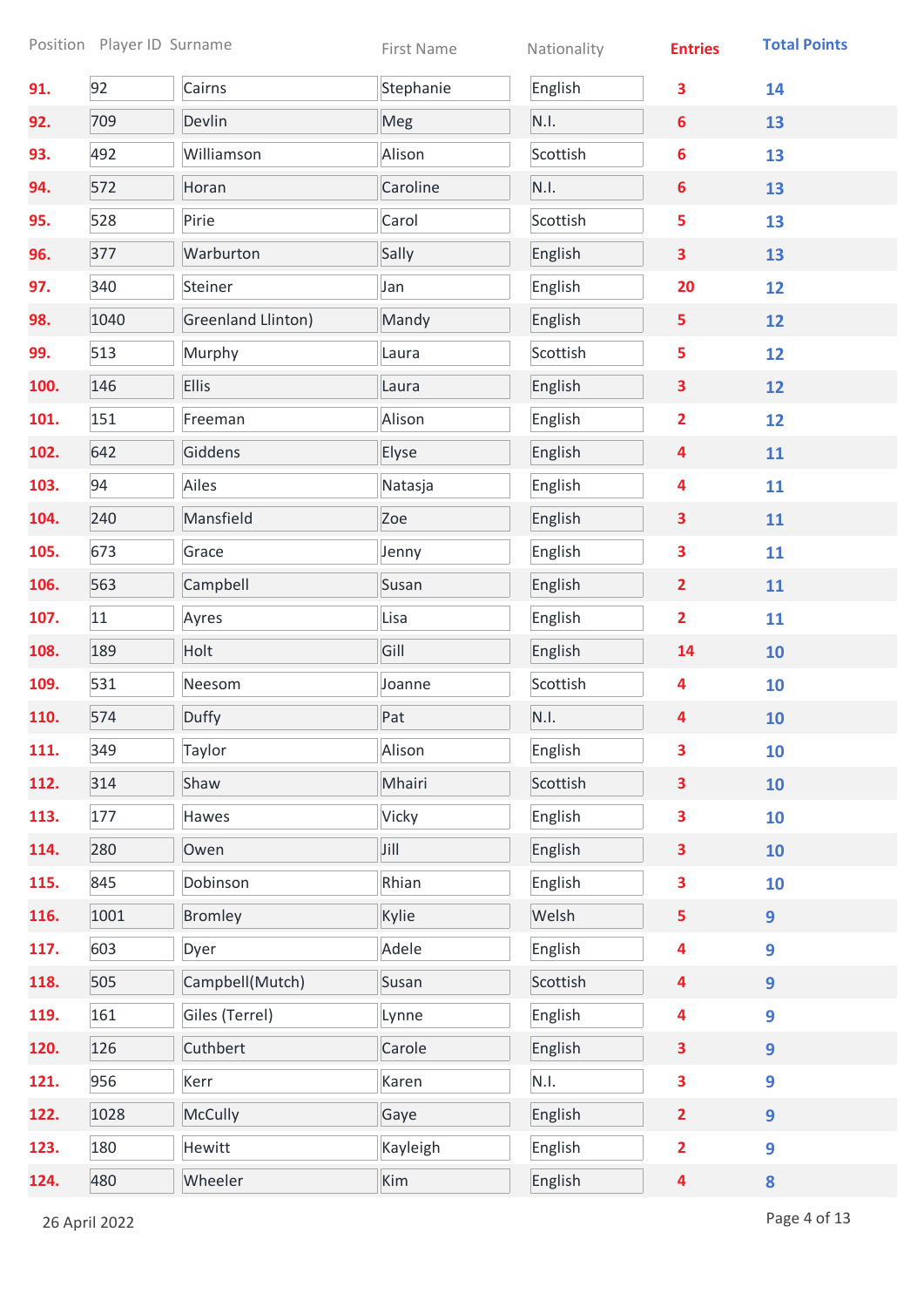|      |      | Position Player ID Surname | First Name    | Nationality  | <b>Entries</b>          | <b>Total Points</b>     |
|------|------|----------------------------|---------------|--------------|-------------------------|-------------------------|
| 125. | 662  | Hood                       | Sarah         | English      | 4                       | 8                       |
| 126. | 879  | Parker                     | Louise        | English      | 4                       | 8                       |
| 127. | 150  | Fisher                     | Lesley        | English      | 4                       | 8                       |
| 128. | 1007 | Daniels                    | Rebecca       | Scottish     | $\overline{\mathbf{3}}$ | 8                       |
| 129. | 376  | Wandless                   | Gill          | English      | 3                       | 8                       |
| 130. | 509  | Guild                      | Claire        | Scottish     | 3                       | 8                       |
| 131. | 298  | Primmer                    | Joan          | English      | $\overline{\mathbf{2}}$ | 8                       |
| 132. | 232  | Little (Snow)              | Margaret      | English      | $\overline{2}$          | 8                       |
| 133. | 406  | Grant                      | Ena           | English      | $\overline{2}$          | 8                       |
| 134. | 409  | Jacobs                     | Anne          | South Africa | $\overline{2}$          | 8                       |
| 135. | 581  | Wilson                     | Glynis        | N.I.         | 3                       | $\overline{7}$          |
| 136. | 261  | Moor                       | Pat           | English      | 3                       | $\overline{\mathbf{z}}$ |
| 137. | 571  | Stametti                   | Joanne        | English      | 3                       | $\overline{\mathbf{z}}$ |
| 138. | 1006 | <b>Sillis</b>              | Jessica       | English      | 3                       | $\overline{7}$          |
| 139. | 344  | Thompson                   | Pauline       | English      | $\overline{\mathbf{2}}$ | $\overline{\mathbf{z}}$ |
| 140. | 154  | Frost                      | Emily         | English      | $\overline{2}$          | $\overline{7}$          |
| 141. | 263  | Morrison                   | Janet         | English      | $\overline{\mathbf{2}}$ | $\overline{7}$          |
| 142. | 56   | Rudge                      | Muz           | English      | $\overline{2}$          | $\overline{7}$          |
| 143. | 370  | Turvey (Boneham)           | Jane          | English      | 3                       | $6\phantom{a}$          |
| 144. | 1016 | Campbell                   | <b>Bertha</b> | N.I.         | 3                       | $6\phantom{1}$          |
| 145. | 414  | Marcham                    | Laura         | English      | 3                       | $6\phantom{a}$          |
| 146. | 361  | Thurston                   | Elenor        | English      | 3                       | $6\phantom{a}$          |
| 147. | 223  | Tilson                     | Steph         | English      | 3                       | $6\phantom{a}$          |
| 148. | 183  | Hill                       | Cathy         | <b>USA</b>   | $\overline{\mathbf{3}}$ | $6\phantom{a}$          |
| 149. | 639  | Wills                      | Catherine     | English      | $\overline{\mathbf{2}}$ | $6\phantom{1}$          |
| 150. | 433  | <b>Vokes</b>               | Annaleise     | English      | $\overline{2}$          | $6\phantom{a}$          |
| 151. | 35   | <b>Bonfield</b>            | Lois          | English      | $\overline{\mathbf{2}}$ | 6                       |
| 152. | 523  | Hunter                     | Pauline       | Scottish     | $\overline{2}$          | $6\phantom{a}$          |
| 153. | 302  | Quinnan                    | Jeanette      | English      | $\overline{\mathbf{2}}$ | 6                       |
| 154. | 292  | Pond                       | Audrey        | English      | $\overline{2}$          | $6\phantom{a}$          |
| 155. | 654  | Campbell                   | Tilly         | Scottish     | $\overline{\mathbf{2}}$ | 6                       |
| 156. | 793  | Carlile                    | Kate          | N.I.         | $\overline{2}$          | $6\phantom{a}$          |
| 157. | 585  | Ediker                     | Nicole        | English      | $\overline{\mathbf{2}}$ | 6                       |
| 158. | 234  | Macadam                    | Angela        | English      | $\mathbf{1}$            | $6\phantom{a}$          |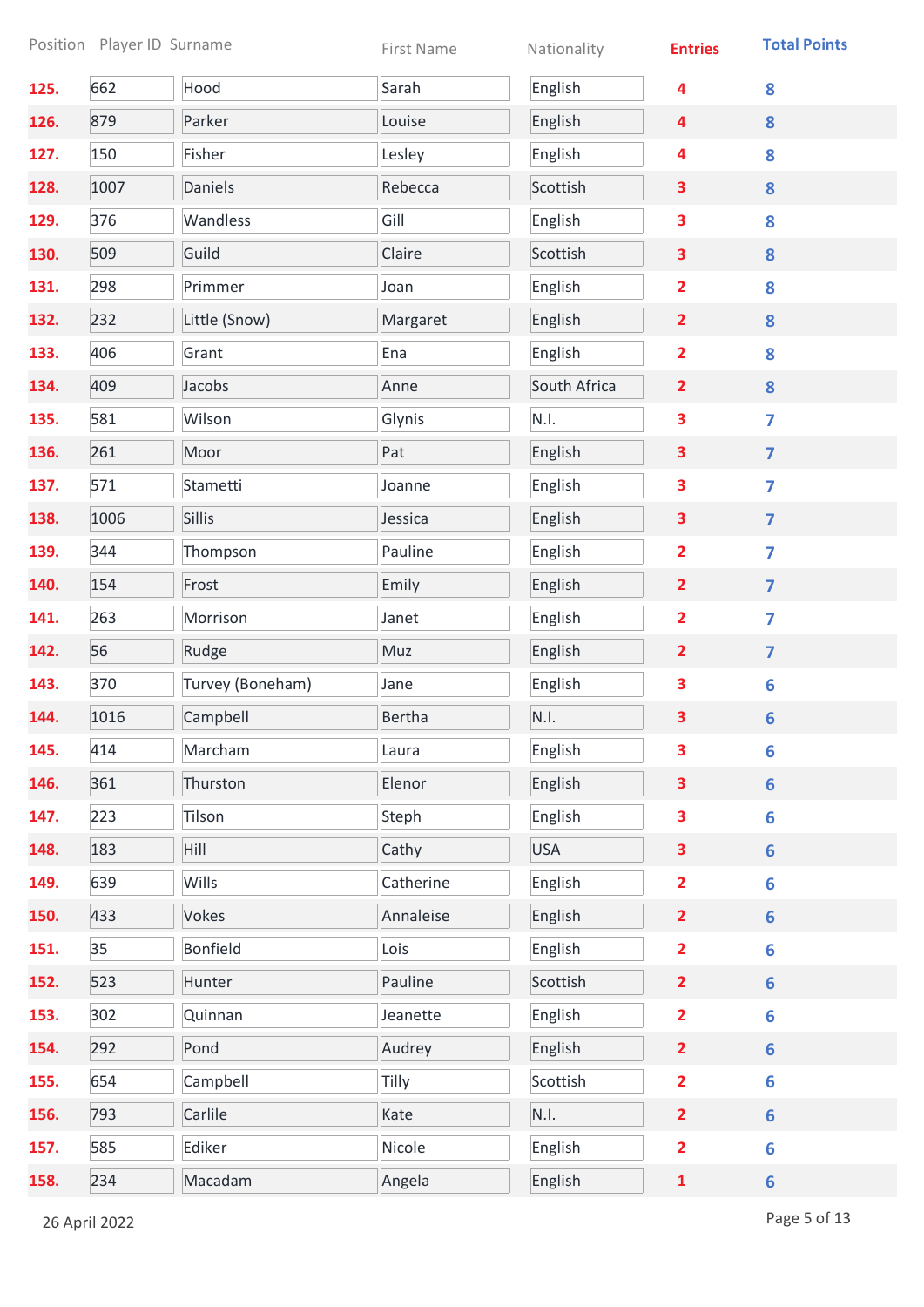| Position Player ID Surname |      | First Name       | Nationality  | <b>Entries</b> | <b>Total Points</b>     |                |
|----------------------------|------|------------------|--------------|----------------|-------------------------|----------------|
| 159.                       | 233  | Love             | Elenor       | English        | 1                       | 6              |
| 160.                       | 395  | Womack           | Jess         | English        | $\mathbf{1}$            | $6\phantom{a}$ |
| 161.                       | 34   | Bolton           | Jean         | English        | 1                       | $6\phantom{1}$ |
| 162.                       | 394  | Winter           | Sue          | English        | $\mathbf{1}$            | $6\phantom{a}$ |
| 163.                       | 381  | Warman           | Chris        | English        | $\mathbf{1}$            | 6              |
| 164.                       | 832  | Askey            | Val          | English        | $\overline{7}$          | 5              |
| 165.                       | 805  | Simmons          | Joanne       | English        | $\overline{\mathbf{2}}$ | 5              |
| 166.                       | 800  | Waterall         | Suzanne      | English        | $\overline{2}$          | 5              |
| 167.                       | 765  | Thomas           | Sue          | Welsh          | $\overline{2}$          | 5              |
| 168.                       | 795  | Mackie (Maskell) | Laraine      | Scottish       | $\overline{2}$          | 5              |
| 169.                       | 493  | McQueen          | Hazel        | Scottish       | $\overline{\mathbf{2}}$ | 5              |
| 170.                       | 267  | New              | Allison      | English        | $\overline{2}$          | 5              |
| 171.                       | 856  | Graley           | Jennifer     | Scottish       | $\overline{\mathbf{2}}$ | 5              |
| 172.                       | 482  | Fletcher         | Angie        | English        | $\overline{2}$          | 5              |
| 173.                       | 443  | Garrett          | Ann          | English        | $\overline{\mathbf{2}}$ | 5              |
| 174.                       | 222  | Laurie           | Allison      | English        | $\overline{2}$          | 5              |
| 175.                       | 31   | Bland            | Sue          | English        | $\mathbf{1}$            | 5              |
| 176.                       | 194  | Hunt             | Gillian      | English        | $\mathbf{1}$            | 5              |
| 177.                       | 257  | <b>Mills</b>     | Dolly        | English        | $\mathbf{1}$            | 5              |
| 178.                       | 109  | Clarke           | Joann        | English        | $\mathbf{1}$            | 5              |
| 179.                       | 931  | Richards         | Sue          | Welsh          | 5                       | 4              |
| 180.                       | 429  | Finnigan         | Katie        | English        | 3                       | 4              |
| 181.                       | 12   | Ayling           | Stella       | English        | $\overline{\mathbf{2}}$ | 4              |
| 182.                       | 774  | Hallows          | Amanda       | English        | $\overline{2}$          | 4              |
| 183.                       | 1047 | Johanson         | Julie        | Welsh          | $\overline{\mathbf{2}}$ | 4              |
| 184.                       | 490  | Churcher         | Sarah        | English        | $\overline{2}$          | 4              |
| 185.                       | 763  | Sones            | Donna        | English        | $\overline{2}$          | 4              |
| 186.                       | 479  | Bowen            | Nel          | English        | $\overline{2}$          | 4              |
| 187.                       | 417  | Woodham          | Linda        | English        | $\overline{\mathbf{2}}$ | 4              |
| 188.                       | 663  | Giddens          | Evie         | English        | $\overline{2}$          | 4              |
| 189.                       | 835  | Wallace          | <b>Tracy</b> | English        | $\overline{\mathbf{2}}$ | 4              |
| 190.                       | 304  | Allinson         | Kirsten      | English        | $\overline{2}$          | 4              |
| 191.                       | 687  | Husband          | Lauren       | English        | $\overline{\mathbf{2}}$ | 4              |
| 192.                       | 959  | Delaney          | Sorcha       | N.I.           | $\overline{2}$          | 4              |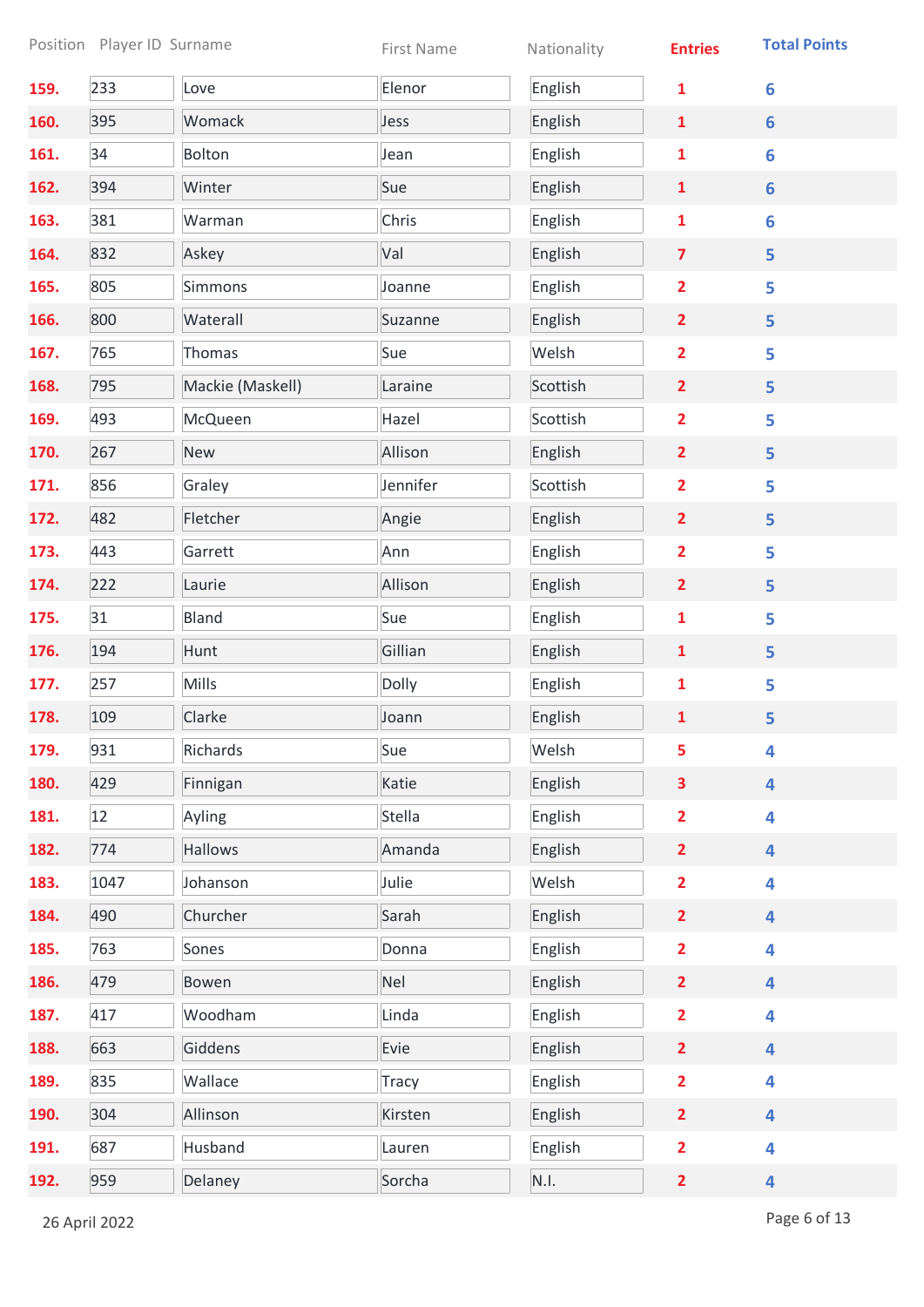| Position Player ID Surname |      | First Name     | Nationality | <b>Entries</b> | <b>Total Points</b>     |                         |
|----------------------------|------|----------------|-------------|----------------|-------------------------|-------------------------|
| 193.                       | 282  | Parker         | Chris       | English        | $\overline{2}$          | 4                       |
| 194.                       | 1018 | Mount          | D           | N.I.           | $\overline{2}$          | 4                       |
| 195.                       | 173  | Hamlett        | Rebekah     | English        | $\overline{\mathbf{2}}$ | 4                       |
| 196.                       | 158  | Gates          | Danielle    | English        | $\mathbf{1}$            | 4                       |
| 197.                       | 170  | Greenstock     | Jan         | English        | $\mathbf{1}$            | 4                       |
| 198.                       | 117  | Cox            | Rachel      | English        | $\mathbf{1}$            | 4                       |
| 199.                       | 181  | Hewitt         | Kim         | English        | $\mathbf{1}$            | 4                       |
| 200.                       | 195  | Hutchinson     | Fiona       | English        | $\mathbf{1}$            | 4                       |
| 201.                       | 305  | Redwood        | K           | English        | $\mathbf{1}$            | 4                       |
| 202.                       | 350  | Taylor         | Louise      | English        | $\mathbf{1}$            | 4                       |
| 203.                       | 22   | Belchem        | Kirsty      | English        | $\mathbf{1}$            | 4                       |
| 204.                       | 289  | Peden          | Emma        | English        | $\mathbf{1}$            | 4                       |
| 205.                       | 208  | Johnstone      | Chelsie     | English        | 1                       | 4                       |
| 206.                       | 828  | <b>Barfoot</b> | Kaz         | English        | 11                      | 3                       |
| 207.                       | 766  | Morris         | Marilyn     | English        | 11                      | 3                       |
| 208.                       | 656  | Owen           | <b>Beth</b> | English        | 3                       | $\overline{\mathbf{3}}$ |
| 209.                       | 309  | Roberts        | Louise      | Welsh          | 3                       | 3                       |
| 210.                       | 821  | <b>Boswell</b> | Sandra      | English        | $\overline{2}$          | $\overline{\mathbf{3}}$ |
| 211.                       | 469  | Grant          | Eunice      | English        | $\overline{\mathbf{2}}$ | 3                       |
| 212.                       | 806  | <b>Brooks</b>  | Karen       | English        | $\mathbf{1}$            | 3                       |
| 213.                       | 964  | Purnell        | Sarah       | English        | 1                       | 3                       |
| 214.                       | 595  | Shaw           | Deb         | English        | $\mathbf{1}$            | 3                       |
| 215.                       | 525  | Carr           | Abbie       | Scottish       | $\mathbf{1}$            | 3                       |
| 216.                       | 405  | Hannan         | Jan         | English        | $\mathbf{1}$            | $\overline{\mathbf{3}}$ |
| 217.                       | 345  | Sutton         | Gill        | English        | $\mathbf{1}$            | 3                       |
| 218.                       | 984  | Carman (Neal)  | Trish       | English        | $\mathbf{1}$            | $\overline{\mathbf{3}}$ |
| 219.                       | 527  | Velzian        | Carol       | Scottish       | $\mathbf{1}$            | 3                       |
| 220.                       | 526  | Whyte          | Dianne      | Scottish       | $\mathbf{1}$            | $\overline{\mathbf{3}}$ |
| 221.                       | 994  | <b>Dykes</b>   | Kerena      | N.I.           | $\mathbf{1}$            | 3                       |
| 222.                       | 992  | Watts          | Anita       | N.I.           | $\mathbf{1}$            | 3                       |
| 223.                       | 540  | Carney         | Gloria      | Scottish       | $\mathbf{1}$            | 3                       |
| 224.                       | 696  | <b>Betts</b>   | Nicola      | English        | $\mathbf{1}$            | $\overline{\mathbf{3}}$ |
| 225.                       | 808  | Wilson         | Zoe         | English        | $\mathbf{1}$            | 3                       |
| 226.                       | 118  | Craven         | Ashley      | English        | $\mathbf{1}$            | $\overline{\mathbf{3}}$ |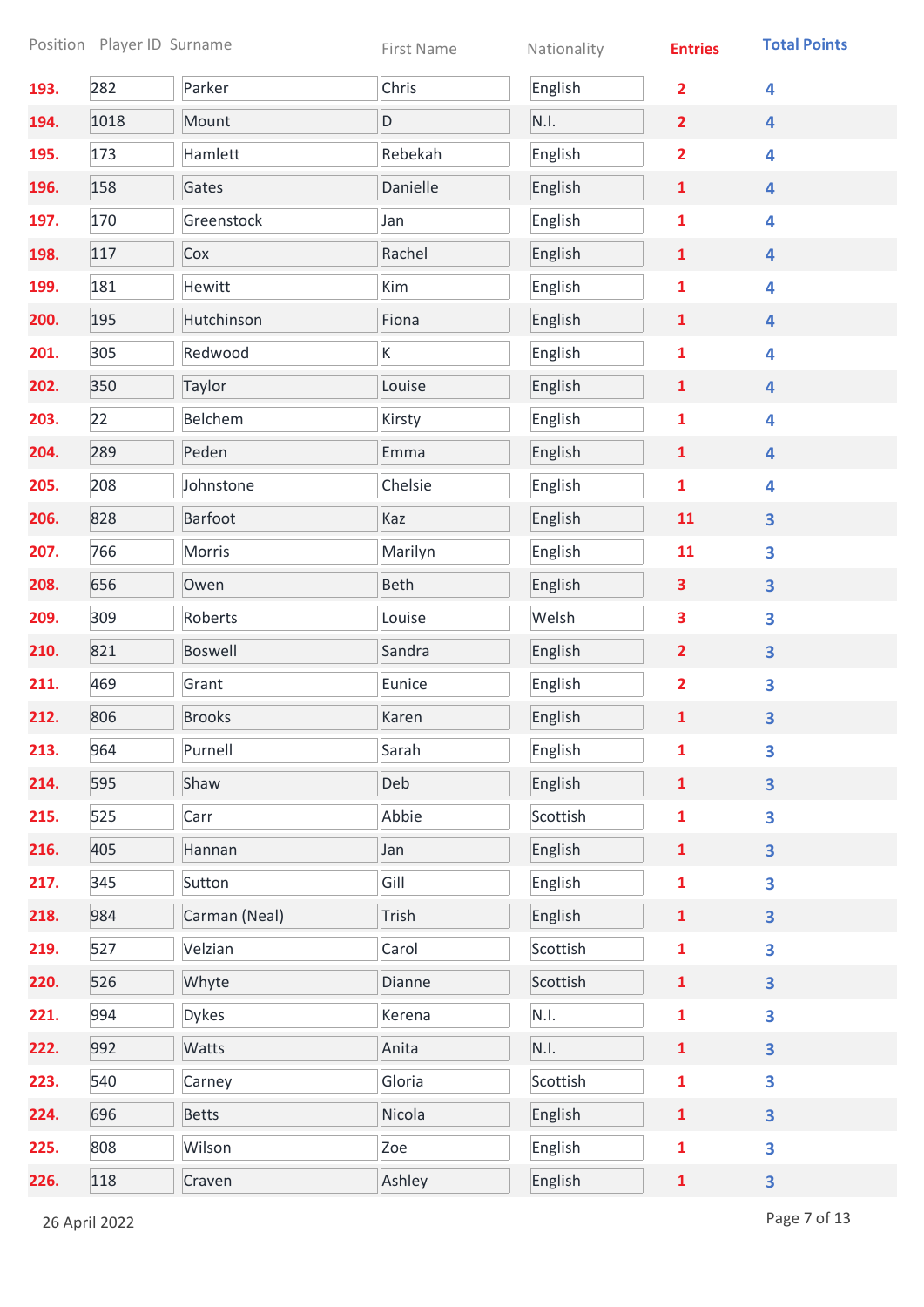|      |             | Position Player ID Surname | First Name | Nationality | <b>Entries</b>          | <b>Total Points</b>     |
|------|-------------|----------------------------|------------|-------------|-------------------------|-------------------------|
| 227. | 166         | Gill                       | Ashleigh   | Scottish    | 1                       | 3                       |
| 228. | 637         | Dolan                      | Chelsey    | English     | $\mathbf{1}$            | 3                       |
| 229. | 218         | Knapton                    | Amy        | English     | 1                       | 3                       |
| 230. | 578         | Coffey                     | Hollie     | English     | $\mathbf{1}$            | 3                       |
| 231. | 600         | Goldwater                  | Marcia     | English     | $\mathbf{1}$            | 3                       |
| 232. | 598         | Fisher                     | Nicola     | English     | $\mathbf{1}$            | 3                       |
| 233. | 831         | Montgomery                 | Laura      | English     | $\mathbf{1}$            | 3                       |
| 234. | 481         | <b>Broad</b>               | Doris      | English     | $\mathbf{1}$            | $\overline{\mathbf{3}}$ |
| 235. | 596         | Watson                     | Heidi      | English     | $\mathbf{1}$            | 3                       |
| 236. | 266         | Neal                       | Tracey     | English     | $\mathbf{1}$            | $\overline{\mathbf{3}}$ |
| 237. | 963         | Ludham                     | Sarah      | English     | $\mathbf{1}$            | 3                       |
| 238. | 816         | <b>Terry</b>               | June       | English     | $6\phantom{1}$          | $\overline{2}$          |
| 239. | 882         | Macdonald                  | Jean       | English     | 5                       | $\overline{2}$          |
| 240. | 613         | Roberts                    | Jane       | English     | $\overline{2}$          | $\overline{2}$          |
| 241. | 382         | Harman                     | Vicki      | English     | $\overline{\mathbf{2}}$ | $\overline{2}$          |
| 242. | 890         | Orange                     | Carole     | English     | $\overline{2}$          | $\overline{2}$          |
| 243. | 736         | Grant                      | Carol      | Scottish    | $\mathbf{1}$            | $\overline{\mathbf{2}}$ |
| 244. | 1027        | Johnson                    | Katrina    | English     | $\mathbf{1}$            | $\overline{2}$          |
| 245. | 704         | Pickering                  | Samantha   | English     | $\mathbf{1}$            | $\overline{\mathbf{2}}$ |
| 246. | 636         | Snow                       | Margaret   | English     | $\mathbf{1}$            | $\overline{2}$          |
| 247. | 623         | Bowden                     | Vivienne   | English     | 1                       | $\overline{2}$          |
| 248. | 193         | Hudson                     | Sonia      | English     | $\mathbf{1}$            | $\overline{2}$          |
| 249. | 622         | Kaye                       | A          | English     | $\mathbf{1}$            | $\overline{\mathbf{2}}$ |
| 250. | 203         | Johnson                    | Emma       | English     | $\mathbf{1}$            | $\overline{2}$          |
| 251. | 615         | Kirby                      | Sheila     | English     | $\mathbf{1}$            | $\overline{\mathbf{2}}$ |
| 252. | 723         | Hogg                       | Jean       | English     | $\mathbf{1}$            | $\overline{2}$          |
| 253. | 735         | Bellinder                  | Melissa    | English     | $\mathbf{1}$            | $\overline{\mathbf{2}}$ |
| 254. | 737         | Shalome                    | Lisa       | English     | $\mathbf{1}$            | $\overline{2}$          |
| 255. | 698         | Gilman                     | E          | English     | $\mathbf{1}$            | $\overline{\mathbf{2}}$ |
| 256. | 1029        | English                    | Natasha    | Welsh       | $\mathbf{1}$            | $\overline{2}$          |
| 257. | $\mathsf 9$ | Ansell                     | Ann        | English     | $\mathbf{1}$            | $\overline{\mathbf{2}}$ |
| 258. | 1043        | <b>Simons</b>              | Cerys      | Scottish    | $\mathbf{1}$            | $\overline{2}$          |
| 259. | 1044        | Connelly                   | Laura      | Scottish    | $\mathbf{1}$            | $\overline{\mathbf{2}}$ |
| 260. | 237         | Makiakovich                | Lesley     | English     | $\mathbf{1}$            | $\overline{2}$          |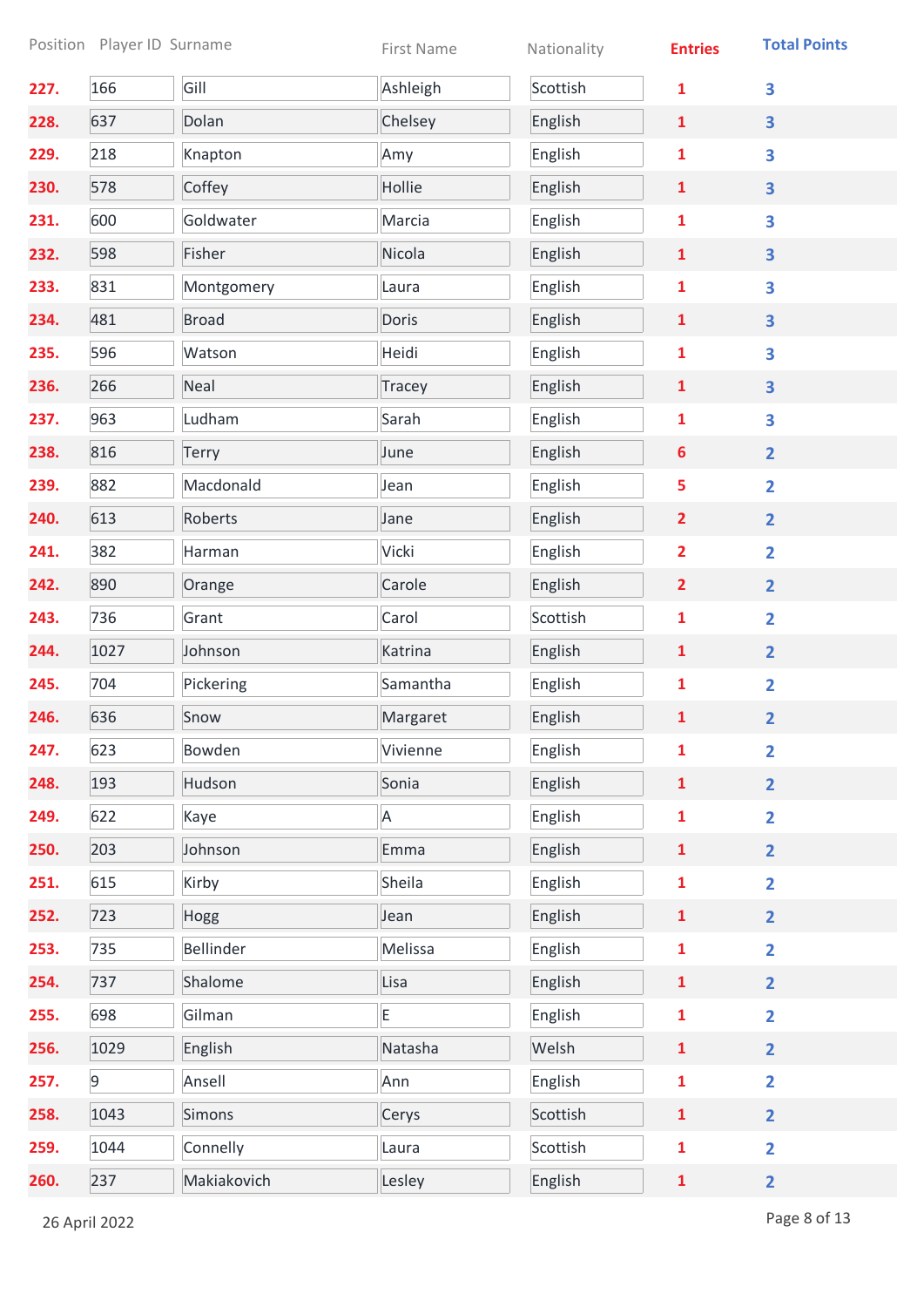| Position Player ID Surname |      | First Name           | Nationality    | <b>Entries</b> | <b>Total Points</b> |                         |
|----------------------------|------|----------------------|----------------|----------------|---------------------|-------------------------|
| 261.                       | 1045 | Walters              | Chelsea        | Welsh          | 1                   | $\overline{2}$          |
| 262.                       | 241  | Howarth              | Masie          | English        | $\mathbf{1}$        | $\overline{2}$          |
| 263.                       | 711  | Malton               | <b>Barbara</b> | Scottish       | 1                   | $\overline{\mathbf{2}}$ |
| 264.                       | 1049 | Morgan               | Angie          | Welsh          | $\mathbf{1}$        | $\overline{2}$          |
| 265.                       | 611  | <b>Ellis</b>         | B              | English        | $\mathbf{1}$        | $\overline{2}$          |
| 266.                       | 971  | Silvester            | Jessica        | English        | $\mathbf{1}$        | $\overline{2}$          |
| 267.                       | 997  | Parker               | Dee            | English        | $\mathbf{1}$        | $\overline{\mathbf{2}}$ |
| 268.                       | 987  | Adamson              | Pat            | English        | $\mathbf{1}$        | $\overline{2}$          |
| 269.                       | 671  | Turnball             | Jenny          | English        | $\mathbf{1}$        | $\overline{2}$          |
| 270.                       | 725  | McCullach            | Renee          | English        | $\mathbf{1}$        | $\overline{2}$          |
| 271.                       | 982  | Rathbone             | Charlotte      | English        | $\mathbf{1}$        | $\overline{\mathbf{2}}$ |
| 272.                       | 675  | Smith                | Eileen         | English        | $\mathbf{1}$        | $\overline{2}$          |
| 273.                       | 678  | Hunt                 | Karla          | English        | 1                   | $\overline{2}$          |
| 274.                       | 981  | Wall                 | Lucy           | English        | $\mathbf{1}$        | $\overline{2}$          |
| 275.                       | 683  | Kay                  | Rachel         | English        | 1                   | $\overline{2}$          |
| 276.                       | 1019 | McKee                | M              | N.I.           | $\mathbf{1}$        | $\overline{2}$          |
| 277.                       | 18   | <b>Beard</b>         | Nikki          | English        | 1                   | $\overline{\mathbf{2}}$ |
| 278.                       | 691  | Imms                 | Lauren         | English        | $\mathbf{1}$        | $\overline{2}$          |
| 279.                       | 90   | <b>Burland-Beech</b> | Anita          | English        | $\mathbf{1}$        | $\overline{\mathbf{2}}$ |
| 280.                       | 967  | Jackson              | June           | English        | $\mathbf{1}$        | $\overline{2}$          |
| 281.                       | 695  | Sargent              | Samantha       | English        | 1                   | $\overline{\mathbf{2}}$ |
| 282.                       | 32   | <b>Block</b>         | Linda          | English        | $\mathbf{1}$        | $\overline{2}$          |
| 283.                       | 670  | Thomason             | Julie          | English        | $\mathbf{1}$        | $\overline{\mathbf{2}}$ |
| 284.                       | 1021 | Claxton              | Julian         | Scottish       | $\mathbf{1}$        | $\overline{2}$          |
| 285.                       | 961  | Wallis               | Michelle       | English        | $\mathbf{1}$        | $\overline{2}$          |
| 286.                       | 661  | Western              | Kirsty         | English        | $\mathbf{1}$        | $\overline{2}$          |
| 287.                       | 24   | Bentley              | Pauline        | English        | $\mathbf{1}$        | $\overline{\mathbf{2}}$ |
| 288.                       | 732  | Johnson              | Kim            | English        | $\mathbf{1}$        | $\overline{2}$          |
| 289.                       | 658  | Welsh                | Dawn           | English        | $\mathbf{1}$        | $\overline{\mathbf{2}}$ |
| 290.                       | 164  | Gill                 | <b>Brenda</b>  | English        | $\mathbf{1}$        | $\overline{2}$          |
| 291.                       | 975  | Hackett              | Joanna         | English        | $\mathbf{1}$        | $\overline{\mathbf{2}}$ |
| 292.                       | 759  | <b>Bassindale</b>    | Sharon         | English        | $\mathbf{1}$        | $\overline{2}$          |
| 293.                       | 411  | Wahlby               | Agneta         | English        | $\mathbf{1}$        | $\overline{\mathbf{2}}$ |
| 294.                       | 366  | <b>Trew</b>          | Ashley         | English        | $\mathbf{1}$        | $\overline{2}$          |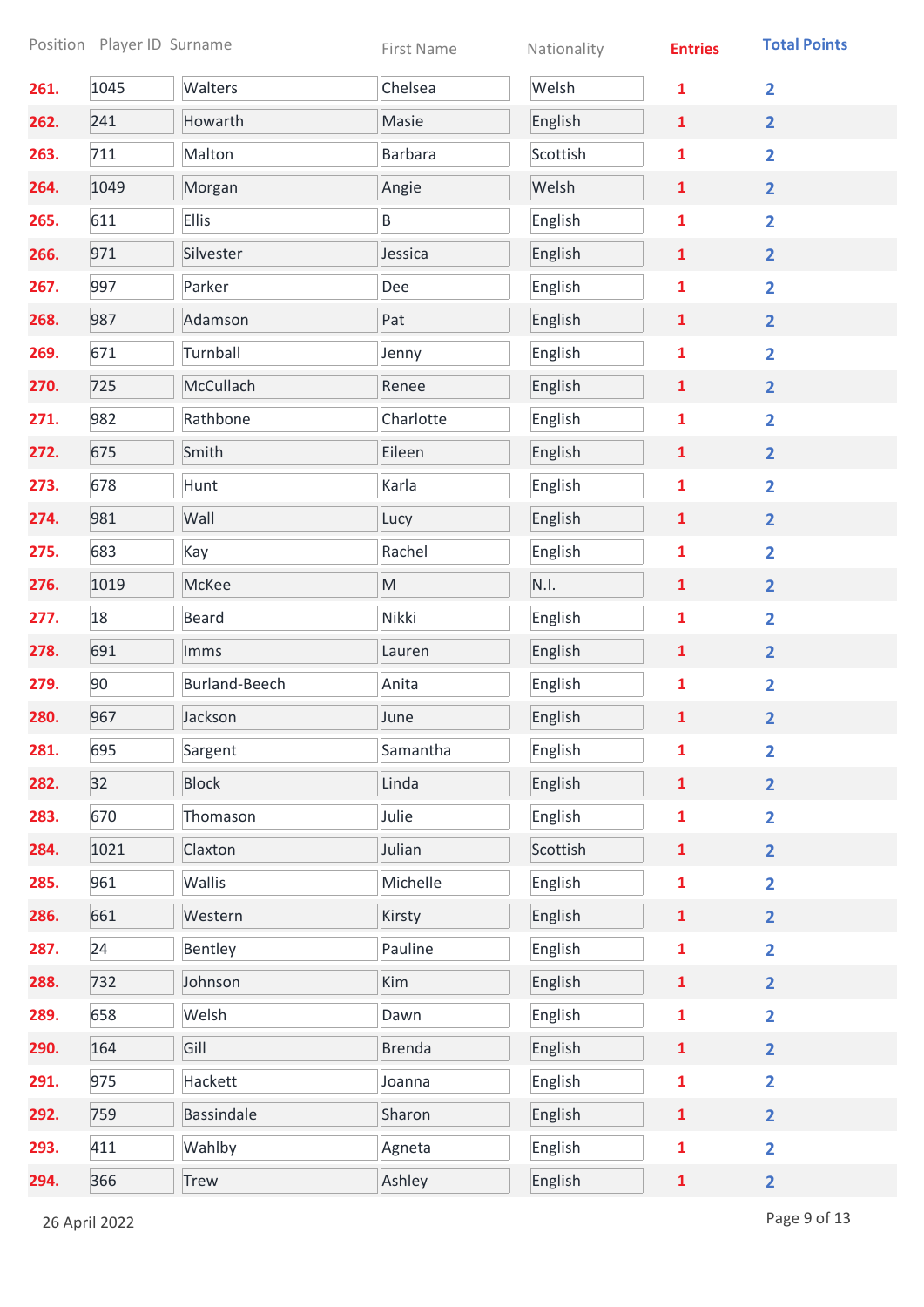|      | Position Player ID Surname |                  | First Name    | Nationality | <b>Entries</b> | <b>Total Points</b>     |
|------|----------------------------|------------------|---------------|-------------|----------------|-------------------------|
| 295. | 756                        | Skinner          | Louise        | Scottish    | $\mathbf{1}$   | $\overline{2}$          |
| 296. | 508                        | Yusaf            | Zara          | Scottish    | 1              | $\overline{2}$          |
| 297. | 316                        | Saban            | Mary          | English     | 1              | $\overline{\mathbf{2}}$ |
| 298. | 320                        | Scarre           | Liz           | English     | $\mathbf{1}$   | $\overline{2}$          |
| 299. | 401                        | Weaving          | Michelle      | English     | $\mathbf{1}$   | $\overline{2}$          |
| 300. | 510                        | <b>Butchard</b>  | Emma          | Scottish    | $\mathbf{1}$   | $\overline{2}$          |
| 301. | 397                        | Wood             | Ellen         | English     | $\mathbf{1}$   | $\overline{\mathbf{2}}$ |
| 302. | 396                        | Wood             | Rosemary      | English     | $\mathbf{1}$   | $\overline{2}$          |
| 303. | 762                        | Peck             | Kerry         | English     | $\mathbf{1}$   | $\overline{2}$          |
| 304. | 522                        | Kerr             | Caitlin       | Scottish    | $\mathbf{1}$   | $\overline{2}$          |
| 305. | 860                        | Copeland         | Pauline       | Scottish    | 1              | $\overline{\mathbf{2}}$ |
| 306. | 740                        | Walmsley         | T             | English     | $\mathbf{1}$   | $\overline{2}$          |
| 307. | 778                        | Ordowski         | Jayne         | English     | 1              | $\overline{\mathbf{2}}$ |
| 308. | 758                        | Margiotta        | Anna          | Scottish    | $\mathbf{1}$   | $\overline{2}$          |
| 309. | 842                        | Johnson          | Dianne        | English     | 1              | $\overline{2}$          |
| 310. | 833                        | <b>Babot</b>     | M             | N.I.        | $\mathbf{1}$   | $\overline{2}$          |
| 311. | 551                        | Clapper          | <b>Brenda</b> | English     | $\mathbf{1}$   | $\overline{2}$          |
| 312. | 549                        | Walker           | Lyn           | English     | $\mathbf{1}$   | $\overline{\mathbf{2}}$ |
| 313. | 500                        | Fisher           | Stephanie     | Scottish    | 1              | $\overline{2}$          |
| 314. | 548                        | Presland         | Joyce         | English     | 1              | $\overline{2}$          |
| 315. | 714                        | <b>Ellis</b>     | Karen         | English     | $\mathbf{1}$   | $\overline{2}$          |
| 316. | 827                        | <b>Kirk</b>      | Mandy         | English     | $\mathbf{1}$   | $\overline{2}$          |
| 317. | 823                        | Hollands         | Jan           | English     | $\mathbf{1}$   | $\overline{\mathbf{2}}$ |
| 318. | 368                        | Turner           | Heather       | English     | $\mathbf{1}$   | $\overline{2}$          |
| 319. | 547                        | Jarrom           | Mo            | English     | $\mathbf{1}$   | $\overline{2}$          |
| 320. | 799                        | <b>Buchanan</b>  | Claire        | Scottish    | $\mathbf{1}$   | $\overline{2}$          |
| 321. | 277                        | Otto             | Toni          | English     | $\mathbf{1}$   | $\overline{\mathbf{2}}$ |
| 322. | 1055                       | Parker           | Michelle      | English     | $\mathbf{1}$   | $\overline{2}$          |
| 323. | 746                        | Morrison         | <b>Tracey</b> | Scottish    | 1              | $\overline{\mathbf{2}}$ |
| 324. | 790                        | Clark            | Jenny         | English     | $\mathbf{1}$   | $\overline{2}$          |
| 325. | 463                        | Leaver           | Josie         | English     | 1              | $\overline{\mathbf{2}}$ |
| 326. | 745                        | Gordon           | Kay           | Scottish    | $\mathbf{1}$   | $\overline{\mathbf{2}}$ |
| 327. | 787                        | <b>Broderick</b> | Maggs         | N.I.        | $\mathbf{1}$   | $\overline{\mathbf{2}}$ |
| 328. | 452                        | Lewis            | Josie         | English     | $\mathbf{1}$   | $\overline{2}$          |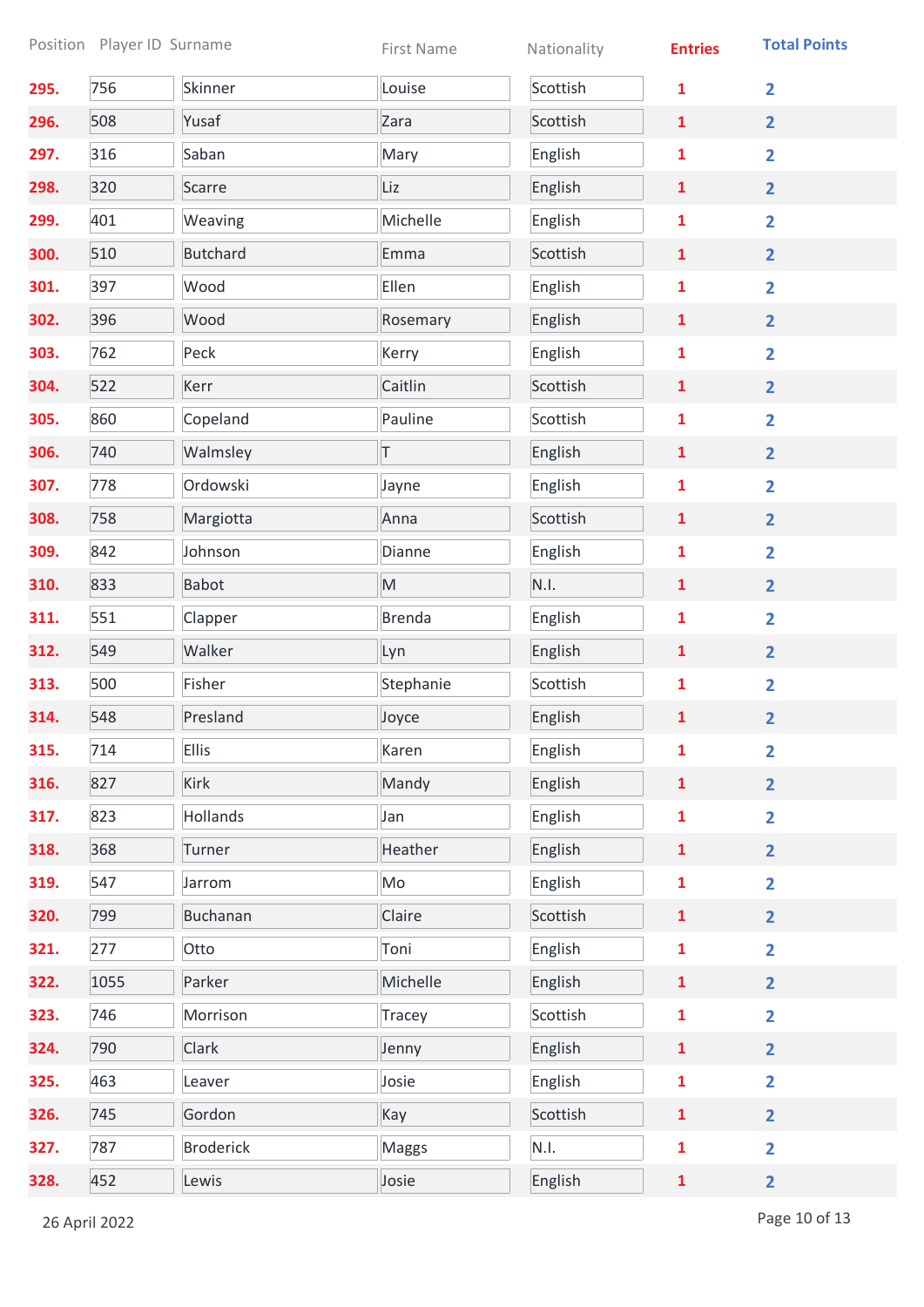|      |     | Position Player ID Surname | First Name                                                                                                 | Nationality | <b>Entries</b>          | <b>Total Points</b>     |
|------|-----|----------------------------|------------------------------------------------------------------------------------------------------------|-------------|-------------------------|-------------------------|
| 329. | 468 | Seal                       | Edna                                                                                                       | English     | $\mathbf{1}$            | $\overline{2}$          |
| 330. | 749 | Reynolds                   | Joanne                                                                                                     | English     | $\mathbf{1}$            | $\overline{2}$          |
| 331. | 470 | Todd                       | Margaret                                                                                                   | English     | $\mathbf{1}$            | $\overline{\mathbf{2}}$ |
| 332. | 471 | Pettit                     | Paula                                                                                                      | English     | $\mathbf{1}$            | $\overline{2}$          |
| 333. | 483 | Frain                      | Sue                                                                                                        | English     | $\mathbf{1}$            | $\overline{2}$          |
| 334. | 271 | <b>Nutt</b>                | Joan                                                                                                       | English     | $\mathbf{1}$            | $\overline{2}$          |
| 335. | 743 | Graham                     | Wendy-Ann                                                                                                  | English     | $\mathbf{1}$            | $\overline{\mathbf{2}}$ |
| 336. | 742 | Stametti                   | Rachael                                                                                                    | English     | $\mathbf{1}$            | $\overline{2}$          |
| 337. | 279 | Overton                    | Lyn                                                                                                        | English     | $\mathbf{1}$            | $\overline{2}$          |
| 338. | 484 | Edwards                    | Julie                                                                                                      | English     | $\mathbf{1}$            | $\overline{2}$          |
| 339. | 753 | Walton                     | Rebecca                                                                                                    | English     | $\mathbf{1}$            | $\overline{\mathbf{2}}$ |
| 340. | 425 | Hargreaves                 | Sam                                                                                                        | English     | $\mathbf{1}$            | $\overline{2}$          |
| 341. | 780 | Forbes                     | Irene                                                                                                      | Scottish    | 1                       | $\overline{2}$          |
| 342. | 785 | Kerr                       | Angela                                                                                                     | N.I.        | $\mathbf{1}$            | $\overline{2}$          |
| 343. | 750 | <b>Beard</b>               | Jeanette                                                                                                   | English     | 1                       | $\overline{2}$          |
| 344. | 456 | Shepherd                   | Sheila                                                                                                     | English     | $\mathbf{1}$            | $\overline{2}$          |
| 345. | 791 | Reid                       | Deidre                                                                                                     | N.I.        | $\mathbf{1}$            | $\overline{2}$          |
| 346. | 755 | Conder                     | Natalie                                                                                                    | English     | $\mathbf{1}$            | $\overline{2}$          |
| 347. | 445 | Froud                      | Jo                                                                                                         | English     | 1                       | $\overline{2}$          |
| 348. | 299 | Williams                   | Chelsie                                                                                                    | English     | $\mathbf{1}$            | $\overline{2}$          |
| 349. | 447 | <b>Morris</b>              | Joyce                                                                                                      | English     | $\mathbf{1}$            | $\overline{2}$          |
| 350. | 554 | Lewis                      | $\mathsf{M}% _{T}=\mathsf{M}_{T}\!\left( a,b\right) ,\ \mathsf{M}_{T}=\mathsf{M}_{T}\!\left( a,b\right) ,$ | English     | $\mathbf{1}$            | $\mathbf{1}$            |
| 351. | 616 | Morris                     | L                                                                                                          | English     | $\mathbf{1}$            | $\mathbf{1}$            |
| 352. | 647 | Collier                    | $\mathsf{C}$                                                                                               | English     | $\mathbf{1}$            | $\mathbf{1}$            |
| 353. | 648 | <b>Bennett</b>             | L                                                                                                          | English     | $\mathbf{1}$            | $\mathbf{1}$            |
| 354. | 650 | Sharpe                     | Karen                                                                                                      | English     | $\mathbf{1}$            | $\mathbf{1}$            |
| 355. | 844 | Wallin                     | Michelle                                                                                                   | English     | $\mathbf{1}$            | $\mathbf{1}$            |
| 356. | 646 | Pond                       | Olive                                                                                                      | English     | $\mathbf{1}$            | $\mathbf{1}$            |
| 357. | 944 | Pond                       | Liz                                                                                                        | English     | 11                      | $\mathbf 0$             |
| 358. | 924 | Gough                      | Despina                                                                                                    | English     | $\overline{7}$          | $\mathbf 0$             |
| 359. | 914 | Outram                     | Liz                                                                                                        | English     | 5                       | $\mathbf 0$             |
| 360. | 872 | Seeney                     | Maureen                                                                                                    | English     | $\overline{\mathbf{4}}$ | $\pmb{0}$               |
| 361. | 888 | Shepherd                   | Jo                                                                                                         | English     | 3                       | $\mathbf 0$             |
| 362. | 875 | Hempsall                   | Pam                                                                                                        | English     | 3                       | $\pmb{0}$               |